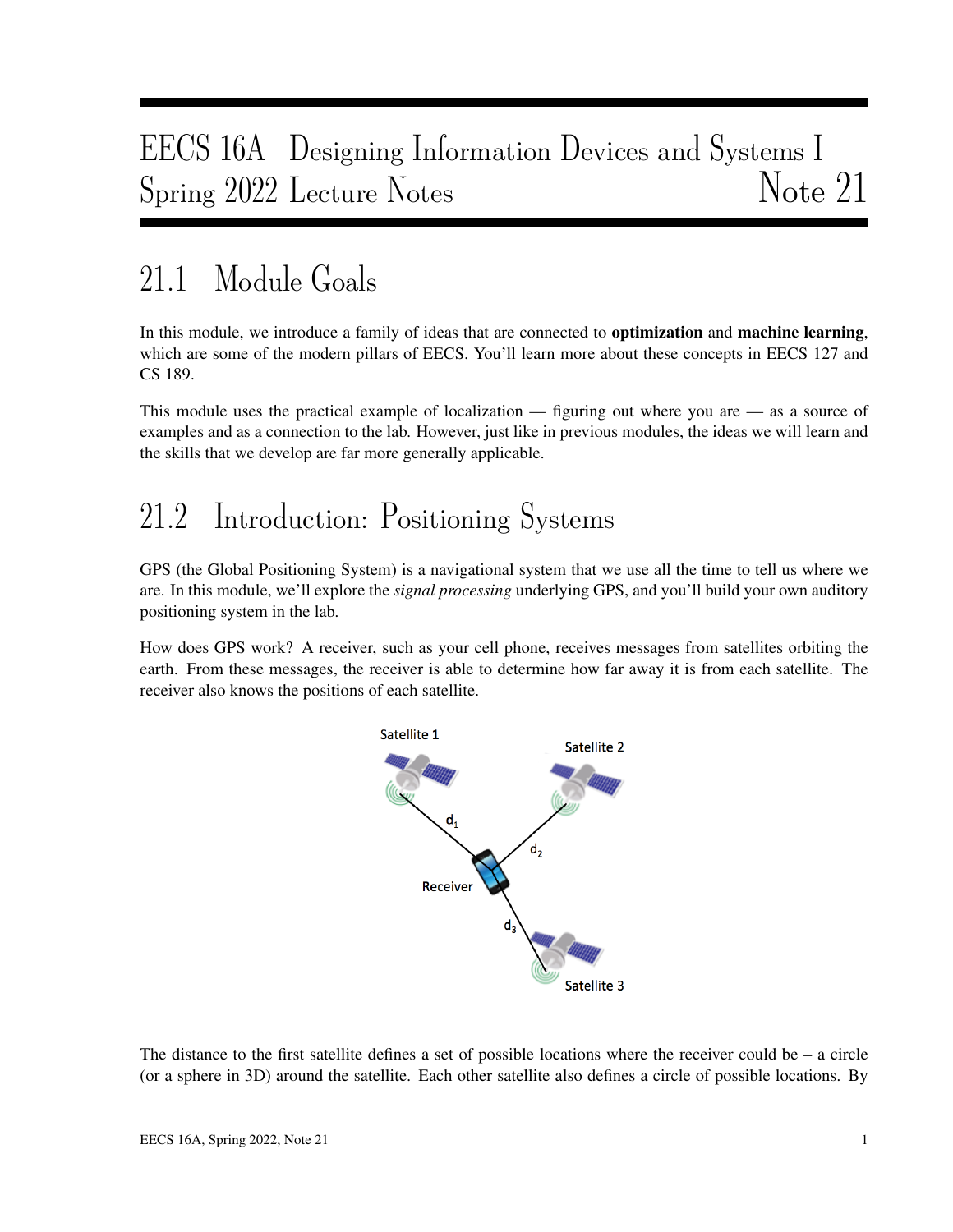combining the measurements from all of the satellites, the receiver can determine its position!



However, in real life, our measurements will be noisy. Can we use extra measurements from more satellites to reduce the effects of noise? In this module, we'll also look at how to combine many measurements together to get a better estimate of position.

We can break this process into two parts, which we'll cover in detail in the upcoming notes:

- 1. Find the distances from the receiver to the satellites, based on the messages received.
- 2. Combine the measurements from each satellite to determine location.

In this note, we'll introduce some fundamentals that will be built on in the rest of the module.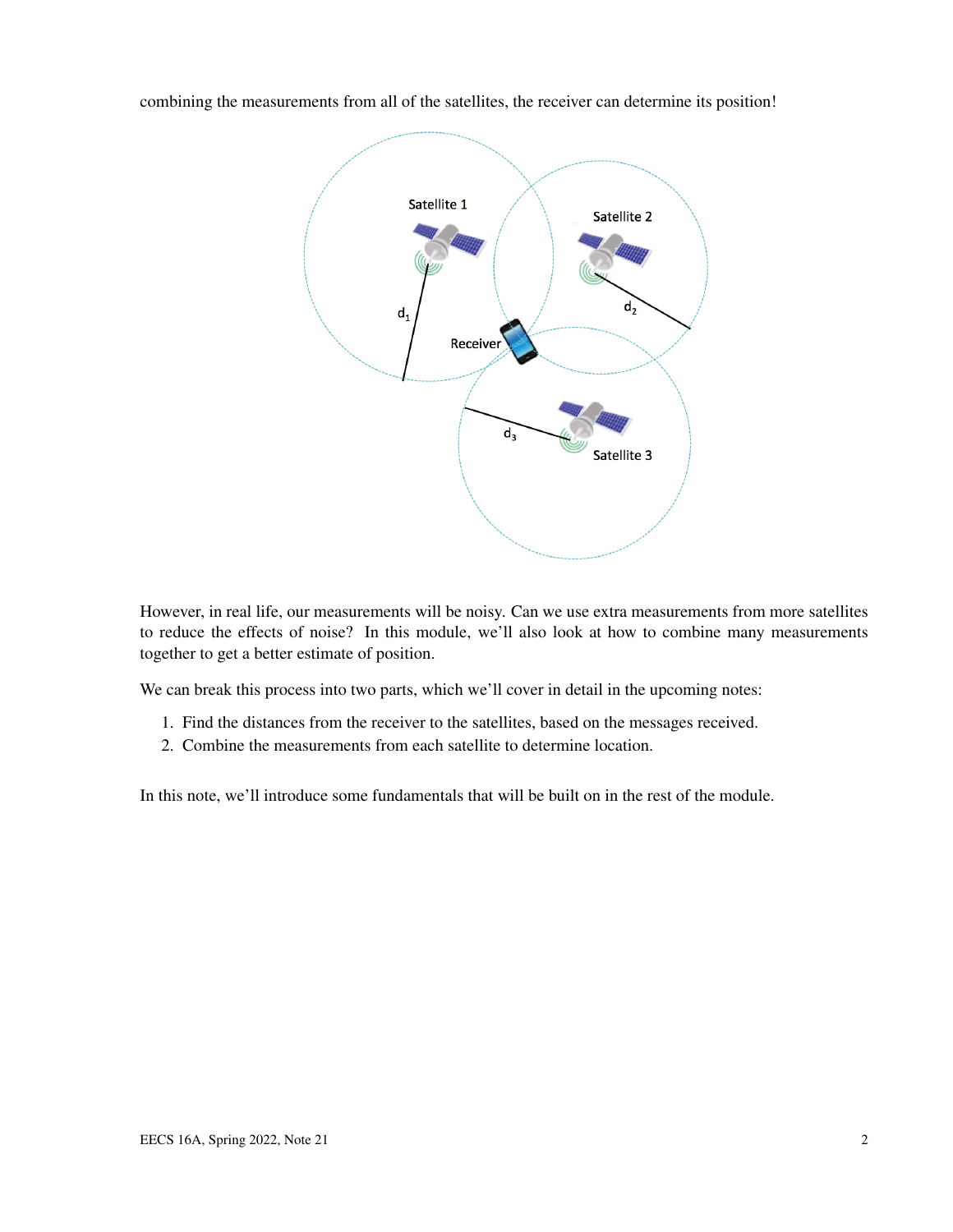#### 21.3 Inner Products

**Definition of Inner Product:** The (Euclidean) inner product between two vectors  $\vec{x}, \vec{y} \in \mathbb{R}^n$  is defined as:

$$
\langle \vec{x}, \vec{y} \rangle \equiv \vec{x} \cdot \vec{y} \equiv \vec{x}^T \vec{y} \tag{1}
$$

$$
= \begin{bmatrix} x_1 & x_2 & \cdots & x_n \end{bmatrix} \begin{bmatrix} y_1 \\ y_2 \\ \vdots \\ y_n \end{bmatrix}
$$
 (2)

$$
= x_1 y_1 + x_2 y_2 + \dots + x_n y_n \tag{3}
$$

$$
=\sum_{i=1}^{n}x_{i}y_{i}\tag{4}
$$

In physics, inner products are often called **dot products** (denoted by  $\vec{x} \cdot \vec{y}$ ) and can be used to calculate values such as work. In this class we will use the notation  $\langle \vec{x}, \vec{y} \rangle$  for the inner product.

**Example 21.1 (Inner product of two vectors):** Compute the inner product of the two vectors  $\begin{bmatrix} -1 & 3.5 & 0 \end{bmatrix}^T$ and  $\begin{bmatrix} 1 & 0 & 2 \end{bmatrix}^T$ .

$$
\left\langle \begin{bmatrix} -1 \\ 3.5 \\ 0 \end{bmatrix}, \begin{bmatrix} 1 \\ 0 \\ 2 \end{bmatrix} \right\rangle = \begin{bmatrix} -1 & 3.5 & 0 \end{bmatrix} \begin{bmatrix} 1 \\ 0 \\ 2 \end{bmatrix}
$$
 (5)

$$
= -1 \times 1 + 3.5 \times 0 + 0 \times 2 \tag{6}
$$

$$
= -1 + 0 + 0 = -1.
$$
 (7)

#### 21.4 Inner Products and Properties

We have already seen in Module 1 that the inner product between column vectors  $\vec{x}, \vec{y} \in \mathbb{R}^n$  is defined as the vector-vector product  $\vec{x}^T \vec{y}$ . So, why do we now insist on using the notation  $\langle \vec{x}, \vec{y} \rangle$ ? The answer is that one can generically define an inner product on certain vector spaces, and the bracket notation is the commonly accepted terminology. Different types of inner products can be useful for different applications (e.g., the Fourier Transform in EE 120 coincides with a very special example of an inner product).

In general, if V is a real vector space, we say that the mapping  $\vec{u}, \vec{v} \in V \longrightarrow \langle \vec{u}, \vec{v} \rangle \in \mathbb{R}$  is an inner product if it satisfies the following properties:

- 1. **Symmetry**:  $\langle \vec{u}, \vec{v} \rangle = \langle \vec{v}, \vec{u} \rangle$  for all  $\vec{u}, \vec{v} \in \mathbb{V}$ . <sup>1</sup>
- 2. Linearity:  $\langle \alpha \vec{u}, \vec{v} \rangle = \alpha \langle \vec{u}, \vec{v} \rangle$  and  $\langle \vec{u} + \vec{w}, \vec{v} \rangle = \langle \vec{u}, \vec{v} \rangle + \langle \vec{w}, \vec{v} \rangle$  for all  $\vec{u}, \vec{v}, \vec{w} \in \mathbb{V}$  and  $\alpha \in \mathbb{R}$ .

<sup>&</sup>lt;sup>1</sup>In later classes, you'll see that this ceases to be true if we are working with complex numbers. But since we only work with real-valued vectors in this class, commutativity is always true for our purposes.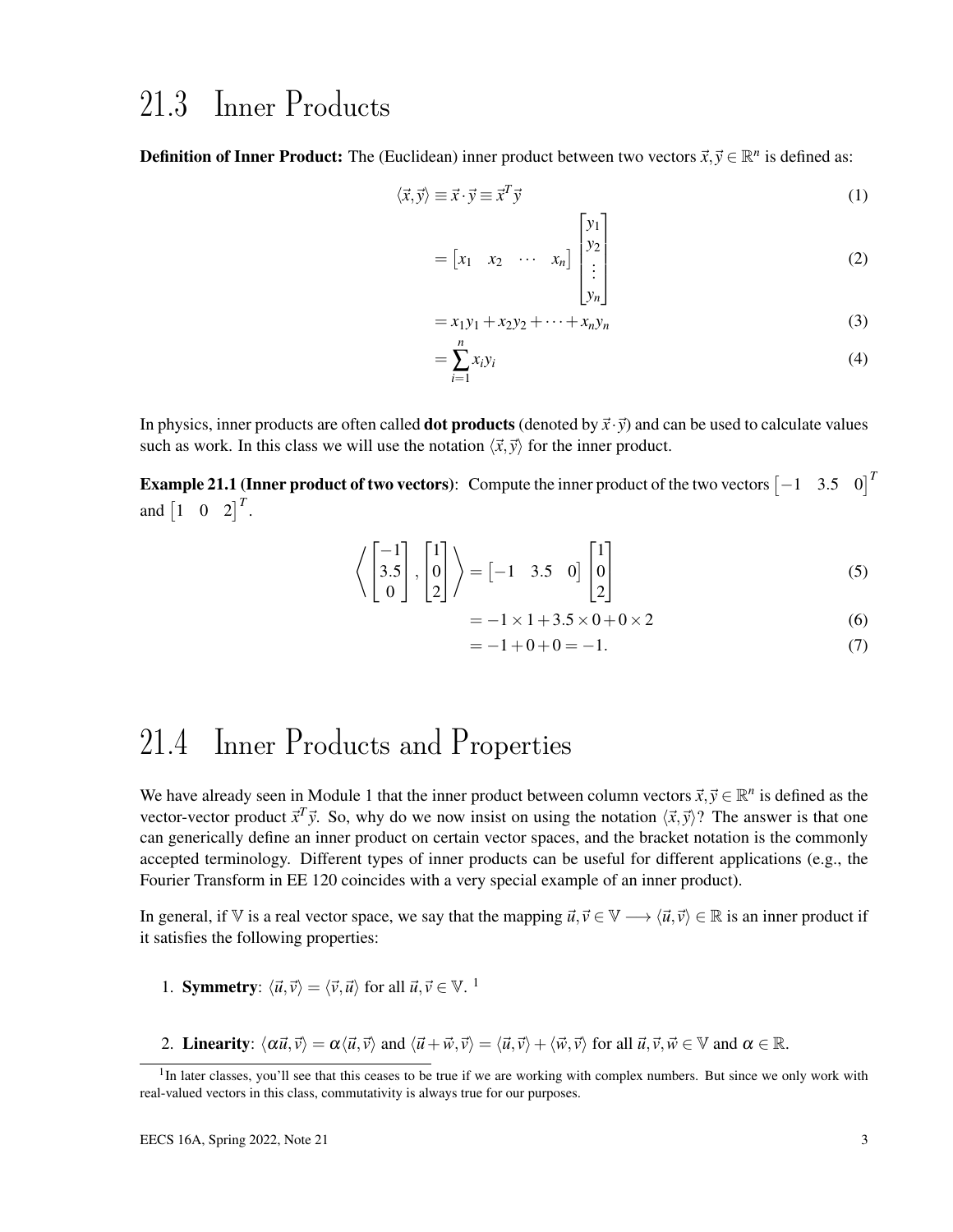3. **Positive-definiteness:**  $\langle \vec{v}, \vec{v} \rangle \ge 0$  for all  $\vec{v} \in V$ , with equality only if  $\vec{v} = \vec{0}$ .

In this class, we generally stick with the vector space  $\mathbb{V} = \mathbb{R}^n$  and the usual inner product  $\langle \vec{x}, \vec{y} \rangle = \vec{x}^T \vec{y}$ , which satisfies the requisite properties above due to the properties of vector-vector multiplication. However, one can define other inner products on  $\mathbb{R}^n$ , as the following example shows.

**Example 21.2 (Example of inner product on**  $\mathbb{R}^2$ ): Let  $Q = \begin{pmatrix} 3 & 1 \\ 1 & 2 \end{pmatrix}$ . You can check that the following defines an inner product:

$$
\langle \vec{x}, \vec{y} \rangle = \vec{x}^T Q \vec{y}, \quad \vec{x}, \vec{y} \in \mathbb{R}^2.
$$

It turns out that such "weighted" inner products are very closely connected to eigenvalues and eigenvectors (of the matrix *Q*), and play a big role in optimization and machine learning.

An important example of an inner product on the vector space of square-integrable functions is as follows:

**Example 21.3 (Example of inner product on square-integrable functions):** Let  $\mathbb{V}$  consist of the set of functions  $f : \mathbb{R} \to \mathbb{R}$  such that  $\int |f(x)|^2 dx < \infty$ . It turns out that this is a vector space. An example of an inner product on this space is given by:

$$
\langle f, g \rangle = \int f(x)g(x)dx, \quad f, g \in \mathbb{V}.
$$

This particular inner product plays a big role in the continuous-time Fourier Transform (which you encounter in EE 120).

As noted, we generally consider  $\langle \vec{x}, \vec{y} \rangle = \vec{x}^T \vec{y}$  in this class, but it is good to be aware of the broader context (and hence our insistence on adopting the bracket notation).

#### 21.5 Orthogonal Vectors

Two vectors  $\vec{x}$ ,  $\vec{y}$  in  $\mathbb{R}^n$  are **orthogonal** if their inner product is zero, i.e.  $\langle \vec{x}, \vec{y} \rangle = 0$ . The words perpendicular and orthogonal mean the same thing, but when working in dimensions greater than 2D or 3D, the term orthogonal tends to be more commonly used.

Here's an example, in 
$$
\mathbb{R}^3
$$
. Let's say  $\vec{x} = \begin{bmatrix} 1 \\ 1 \\ 3 \end{bmatrix}$  and  $\vec{y} = \begin{bmatrix} 4 \\ -1 \\ -1 \end{bmatrix}$ . Then,  $\langle \vec{x}, \vec{y} \rangle = (1)(4) + (1)(-1) + (3)(-1) = 0$ .

Thus,  $\vec{x}$  and  $\vec{y}$  are orthogonal.

Note that the standard unit vectors are always orthogonal to each other.

### 21.6 Special Vector Operations

The inner product is a basic building block for many operations. Here are some useful operations you can perform with the inner product calculation using different vectors as inputs.

These things are often important in computer programming contexts because computers (and programming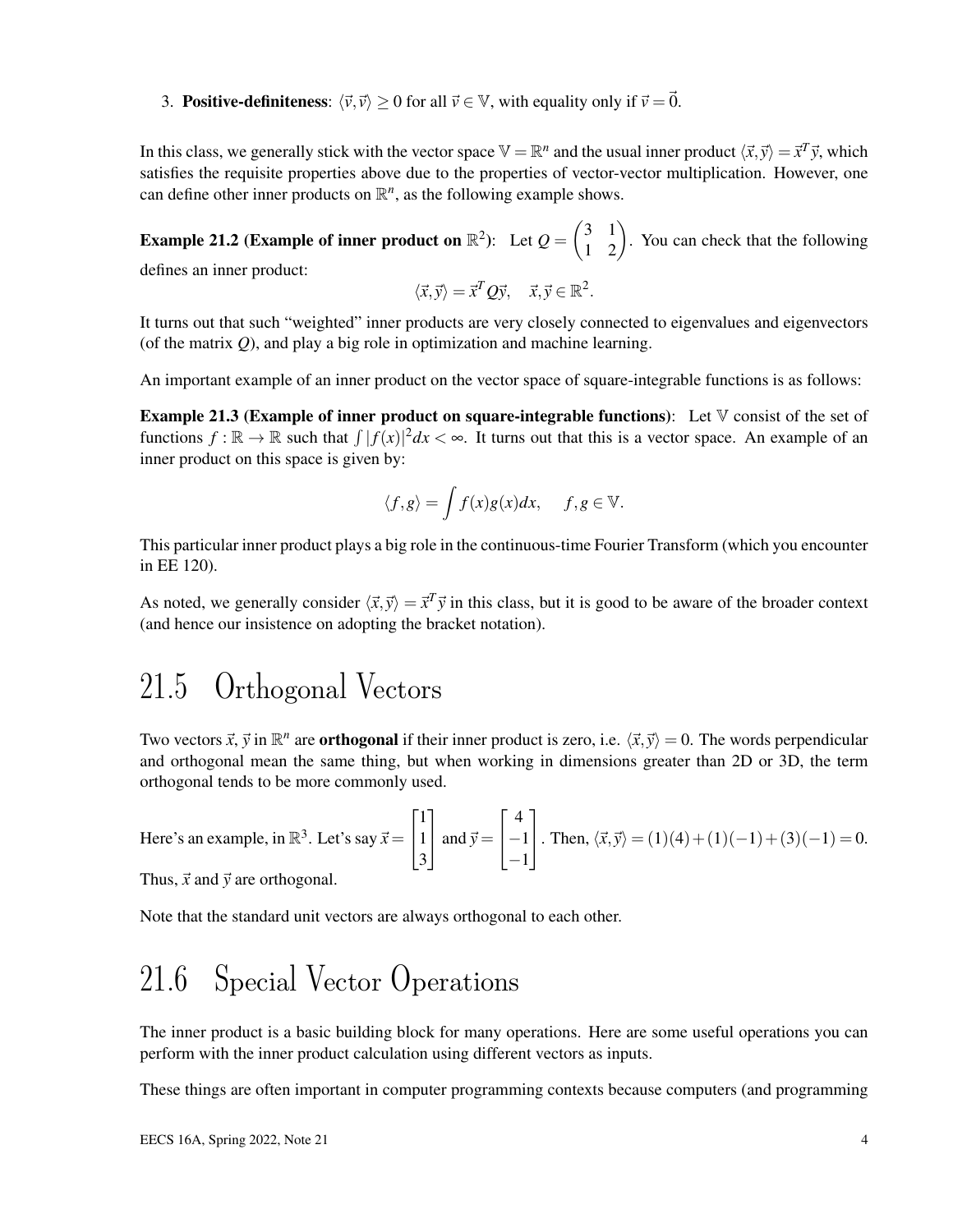languages) are often optimized to be able to do vector operations like inner products very fast. So, seeing an inner-product way of representing something can often speed up calculations considerably.

#### Sum of Components

 $\left\langle \begin{bmatrix} 1 & 1 & \cdots & 1 \end{bmatrix}^T, \begin{bmatrix} x_0 & x_1 & \cdots & x_n \end{bmatrix}^T \right\rangle = x_0 + x_1 + \dots + x_n$  (8)

Average

$$
\left\langle \begin{bmatrix} \frac{1}{n} & \frac{1}{n} & \dots & \frac{1}{n} \end{bmatrix}^T, \begin{bmatrix} x_0 & x_1 & \dots & x_n \end{bmatrix}^T \right\rangle = \frac{x_0 + x_1 + \dots + x_n}{n} \tag{9}
$$

Sum of Squares

$$
\langle \begin{bmatrix} x_0 & x_1 & \cdots & x_n \end{bmatrix}^T, \begin{bmatrix} x_0 & x_1 & \cdots & x_n \end{bmatrix}^T \rangle = x_0^2 + x_1^2 + \cdots + x_n^2
$$
 (10)

Selective Sum Here, the first vector has values of 0's and 1's, where 1's correspond to the values of the second vector that are to be used in the sum. This, for example, can take the place of a for loop checking every element of a vector.

$$
\left\langle \begin{bmatrix} 0 & 0 & 1 & 0 & 1 & \cdots & 0 & 1 \end{bmatrix}^T, \begin{bmatrix} x_0 & x_1 & \cdots & x_n \end{bmatrix}^T \right\rangle = x_2 + x_4 + \dots + x_n \tag{11}
$$

#### 21.7 Norms

The **Euclidean Norm** of a vector is defined as:

$$
\|\vec{x}\| = \sqrt{x_1^2 + x_2^2 + \dots + x_n^2} = \sqrt{\langle \vec{x}, \vec{x} \rangle},
$$
\n(12)

where the inner product on the right is the Euclidean inner product.

Why is the norm important? The norm of a vector is also the magnitude of the vector (or length of the arrow). This corresponds to the usual notion of distance in  $\mathbb{R}^2$  or  $\mathbb{R}^3$ . It is interesting to note that the set of points with equal Euclidean norm is a circle in  $\mathbb{R}^2$  or a sphere in  $\mathbb{R}^3$ .

More generally, any choice of inner product will give rise to a corresponding norm via defining  $\|\vec{v}\| :=$  $\sqrt{\langle \vec{v}, \vec{v} \rangle}$ . Although they can be very useful, these norms will not generally correspond to the Euclidean length that we are all familiar with. We won't go down this route in this class.

### 21.8 Properties of Norms

The following properties are true for all norms (not just the 2-norm).

**Non-negativity:** For  $\vec{x}$  in  $\mathbb{R}^n$ ,

 $\|\vec{x}\| \ge 0$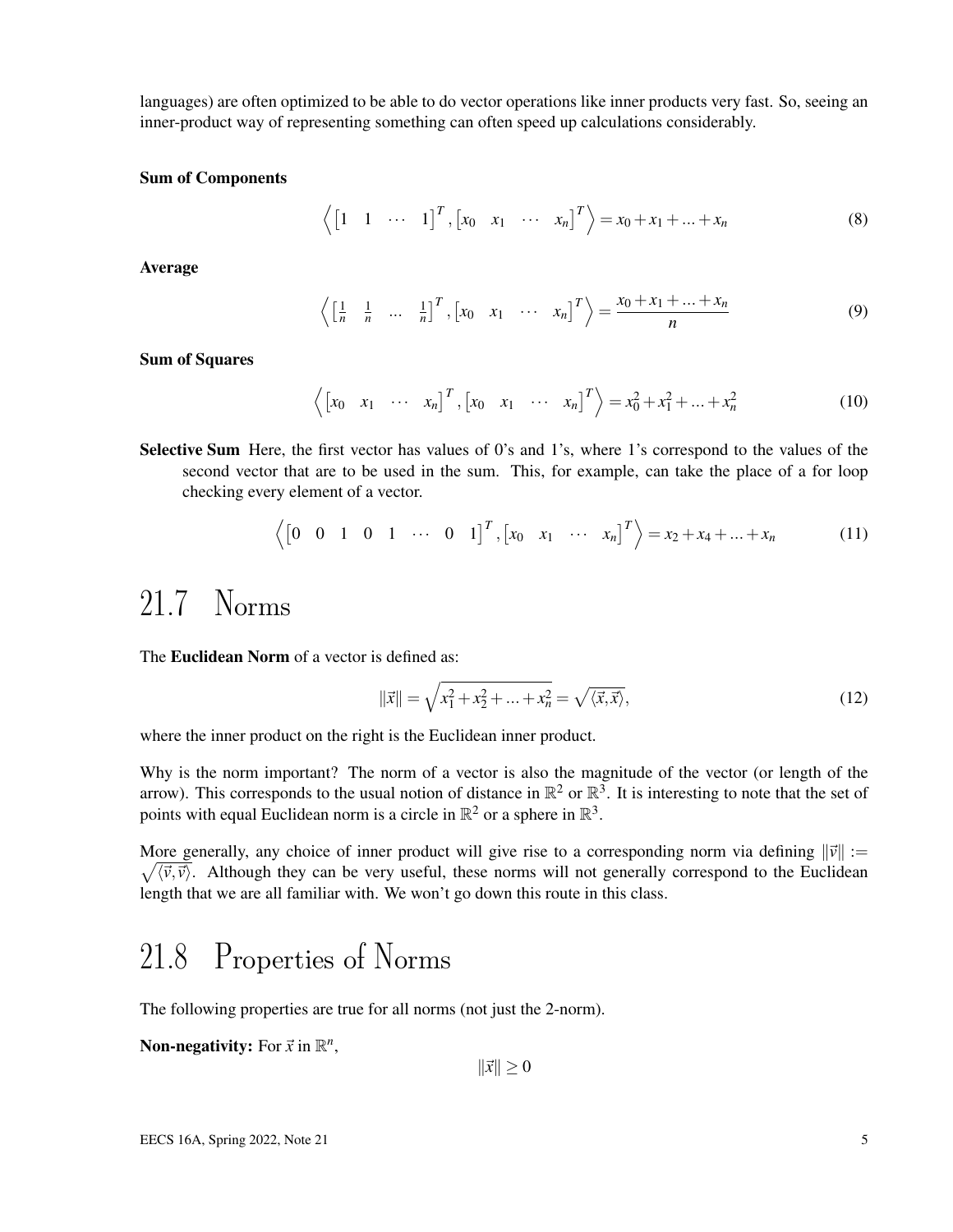**Zero Vector:** The zero vector is the only vector with a norm of zero. For  $\vec{x}$  in  $\mathbb{R}^n$ ,

$$
\|\vec{x}\| = 0
$$
 if and only if  $\vec{x} = \vec{0}$ 

**Scalar Multiplication:** For vector  $\vec{x}$  in  $\mathbb{R}^n$  and scalar  $\alpha$ ,

$$
\|\alpha \vec{x}\| = |\alpha| \|\vec{x}\|
$$

**Triangle Inequality:** For vectors  $\vec{x}$  and  $\vec{y}$  in  $\mathbb{R}^n$ ,

$$
\|\vec{x} + \vec{y}\| \le \|\vec{x}\| + \|\vec{y}\|
$$

### 21.9 Interpretation of the Inner Product

Now that we have defined the inner product, it's time to get an intuition about what an inner product is.

First we take the unit vector  $\vec{e}_1 = \begin{bmatrix} 1 \\ 0 \end{bmatrix}$ 0 and a general unit vector in  $\mathbb{R}^2$ ,  $\vec{x} = \begin{bmatrix} \cos \alpha \\ \sin \alpha \end{bmatrix}$  $\sin \alpha$  $\left.\right.$ .  $\vec{x}$  is a unit vector because  $\|\vec{x}\| = \sqrt{\cos^2 \alpha + \sin^2 \alpha} = 1.$ 

When we draw the vectors, the angle between them is  $\alpha$ . We can calculate

$$
\langle \vec{e_1}, \vec{x} \rangle = \left\langle \begin{bmatrix} 1 \\ 0 \end{bmatrix}, \begin{bmatrix} \cos \alpha \\ \sin \alpha \end{bmatrix} \right\rangle
$$
  
= (1)(\cos \alpha) + (0)(\sin \alpha)  
= \cos \alpha

This shows that the inner product of two unit vectors is the cosine of the angle between them when one of the vectors is pointed along the x-axis. Let's try to prove this for two general unit vectors in  $\mathbb{R}^2$ ,  $\vec{x} = \begin{bmatrix} \cos \alpha \\ \sin \alpha \end{bmatrix}$  $\sin \alpha$ 1 and  $\vec{y} = \begin{bmatrix} \cos \beta \\ \sin \beta \end{bmatrix}$ sinβ . (All unit vectors can be represented in this form).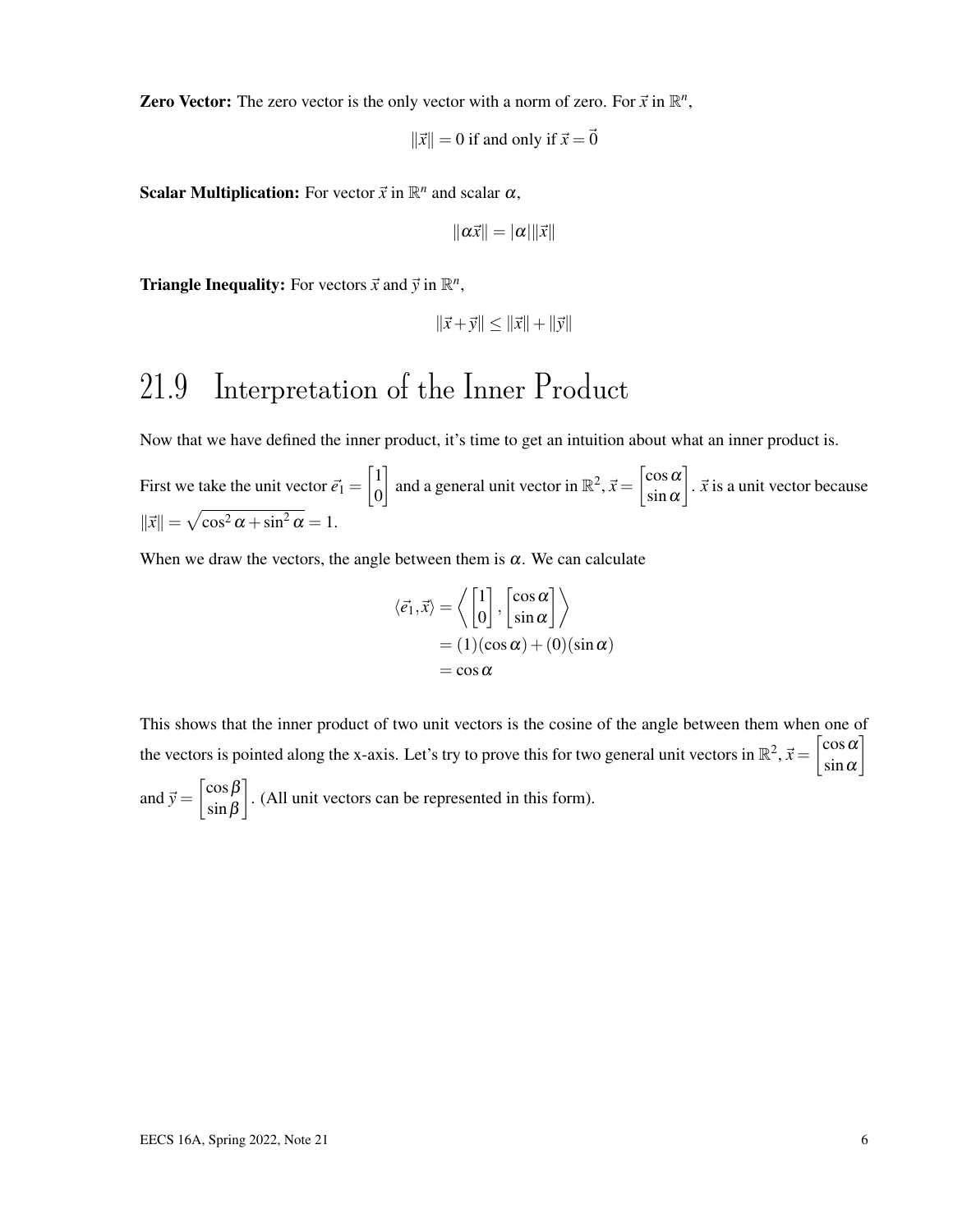

Let's plug these vectors into the definition of the inner product. We'll use the trigonometric identity  $\cos \alpha \cos \beta + \sin \alpha \sin \beta = \cos(\alpha - \beta).$ 

$$
\langle \vec{x}, \vec{y} \rangle = \left\langle \begin{bmatrix} \cos \alpha \\ \sin \alpha \end{bmatrix}, \begin{bmatrix} \cos \beta \\ \sin \beta \end{bmatrix} \right\rangle
$$
  
=  $\cos \alpha \cos \beta + \sin \alpha \sin \beta$   
=  $\cos(\alpha - \beta)$   
=  $\cos \theta$  (13)

We've shown now that the inner product is the cosine of the angle between any two unit vectors.

What about any two general (nonzero) vectors  $\vec{x}$  and  $\vec{y}$ ? (Now we will let  $\vec{x}$  and  $\vec{y}$  be any length). We can first convert them into the unit vectors by dividing by the norm. This is called *normalization*.

$$
\hat{x} = \frac{\vec{x}}{\|x\|} \qquad \hat{y} = \frac{\vec{y}}{\|y\|}
$$

Since the direction of a vector does not change when it's multiplied by a scalar (and the norm is a scalar), then we know that the normalized vectors will point in the same direction as the original vectors. The angle between  $\vec{x}$  and  $\vec{y}$  is only dependent on their directions, so  $\theta$  is unchanged by dividing by the norm. Therefore, we can apply Eq. (13) on the normalized vectors:

$$
\left\langle \frac{\vec{x}}{\|x\|}, \frac{\vec{y}}{\|y\|} \right\rangle = \cos \theta \tag{14}
$$

We can then use scalar multiplication property of inner products (Eq.  $(?)$ ) since norms are scalars:

$$
\frac{\langle \vec{x}, \vec{y} \rangle}{\|x\| \|y\|} = \cos \theta
$$
  

$$
\langle \vec{x}, \vec{y} \rangle = \|x\| \|y\| \cos \theta
$$
 (15)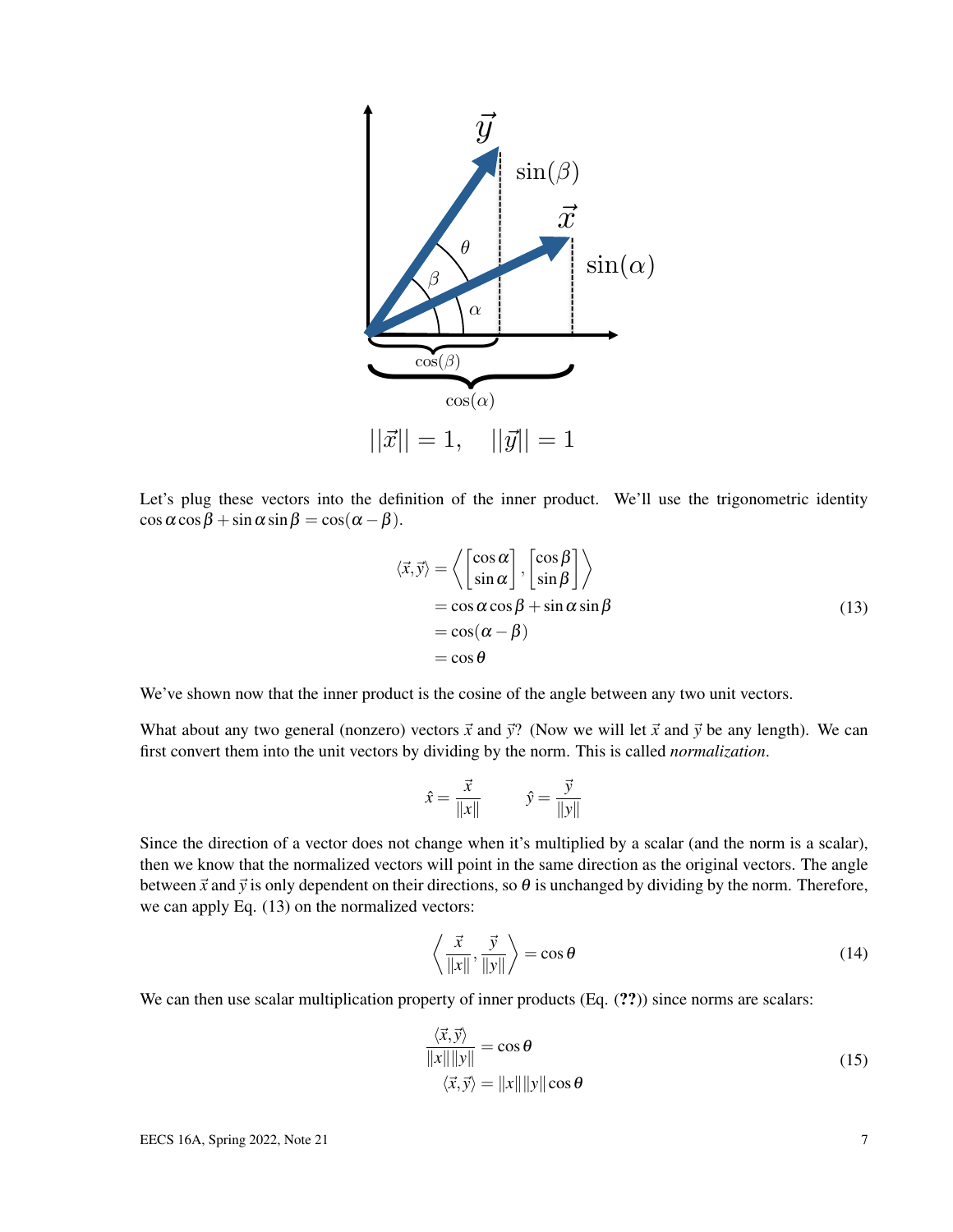Now we have a geometric interpretation of the inner product: the inner product of vectors  $\vec{x}$  and  $\vec{y}$  is their lengths multiplied by the angle between them. One remarkable observation is that the inner product *does not depend on the coordinate system the vectors are in*, it only depends on the relative angle between these vectors and their length. This is the reason it is very useful in physics, where the physical laws do not depend on the coordinate system used to measure them. This is also the reason why this property holds in higher dimensions as well. For any two vectors we can look at the plane passing through them and the angle between them is the angle  $\theta$  measured in the plane.

#### 21.10 The Cauchy-Schwarz Inequality

The Cauchy-Schwarz inequality relates the inner product of two vectors to their length. The Cauchy-Schwarz inequality states:

$$
\left| \langle \vec{x}, \vec{y} \rangle \right| \le \|\vec{x}\| \|\vec{y}\| \tag{16}
$$

We can prove this by recognizing that  $|\cos \theta| \le 1$  for all real  $\theta$ . Thus:

$$
\left| \langle \vec{x}, \vec{y} \rangle \right| = \left| \| \vec{x} \| \| \vec{y} \| \cos \theta \right|
$$
  
=  $||\vec{x}|| ||\vec{y}|| \cdot |\cos \theta|$   
 $\leq ||\vec{x}|| ||\vec{y}||$  (17)

# 21.11 *<sup>p</sup>*-Norms [optional]

Sometimes, we write the Euclidean norm of a vector as  $\|\vec{x}\|_2$ , with a subscript 2. The subscript differentiates the Euclidean norm (or 2-norm) from other useful norms. In general, the p-norm is defined as:

$$
\|\vec{x}\|_p = (|x_1|^p + |x_2|^p + \dots + |x_n|^p)^{1/p}
$$
\n(18)

These other norms might feel esoteric but turn out to be useful in many engineering settings. Follow-on courses like EECS 127 and EE 123 will show you how these can be useful in applications like machine learning.

If no subscript is used, you can assume the 2-norm.

#### 21.12 Projections

For vectors  $\vec{x}, \vec{y}$ , we define the projection of  $\vec{x}$  onto  $\vec{y}$  according to:

proj<sub>$$
\vec{y}
$$</sub> $\vec{x}$ : =  $\frac{\langle \vec{y}, \vec{x} \rangle}{\langle \vec{y}, \vec{y} \rangle} \vec{y} = \frac{\langle \vec{y}, \vec{x} \rangle}{\|\vec{y}\|^2} \vec{y}$ .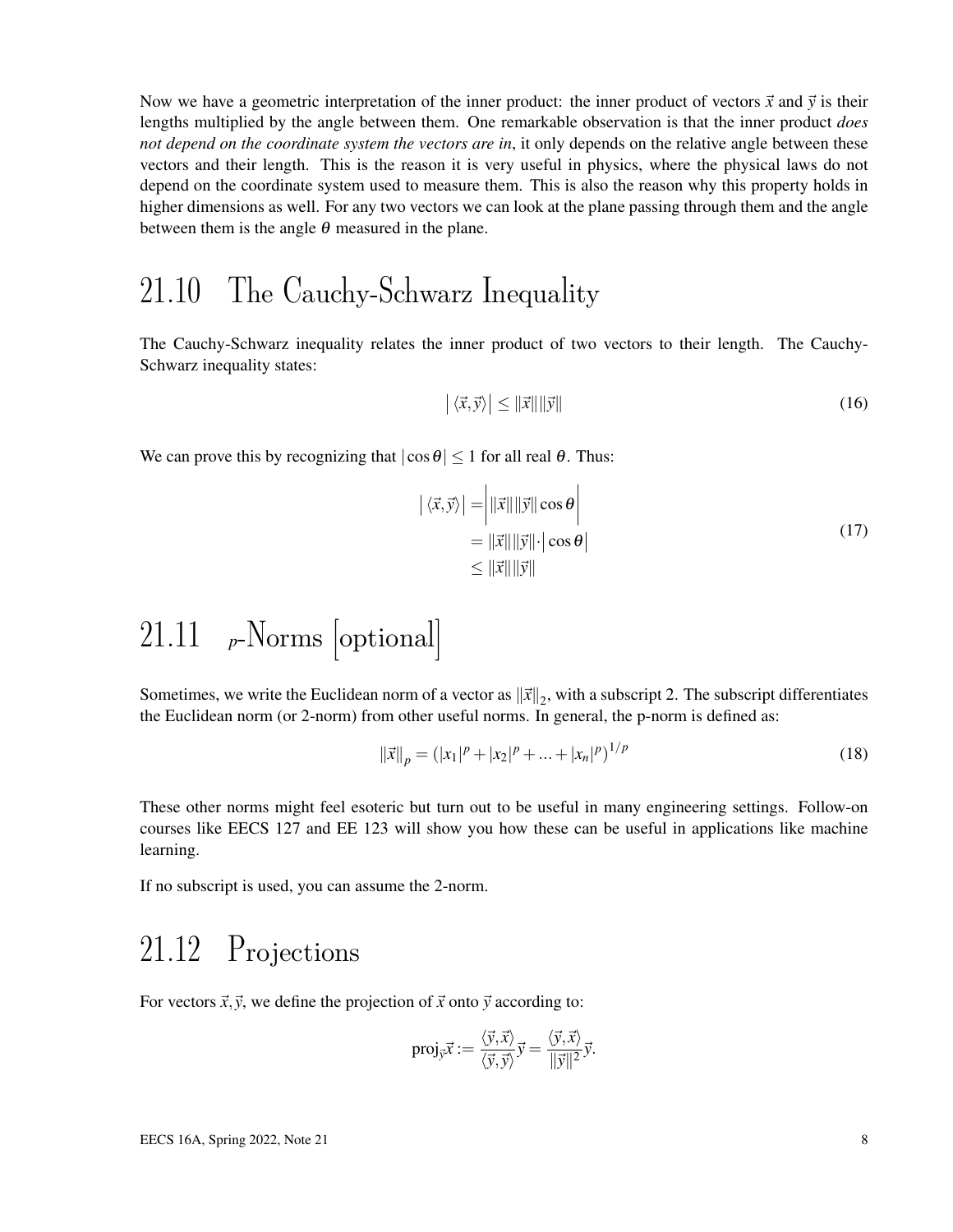By definition, we see that  $proj_{\vec{y}}\vec{x} \in Span\{\vec{y}\}\)$ . Moreover, if we define the vector

$$
\vec{e} = \vec{x} - \text{proj}_{\vec{y}}\vec{x},
$$

then, by definitions, it turns out that

$$
\langle \vec{e}, \vec{y} \rangle = \langle \vec{x} - \text{proj}_{\vec{y}} \vec{x}, \vec{y} \rangle = \langle \vec{x}, \vec{y} \rangle - \langle \vec{y}, \vec{x} \rangle = 0.
$$

That is, the vectors  $\vec{e}$  and  $\vec{v}$  are orthogonal. This "orthogonality principle" gives rise to a very important fact: The vector proj<sub> $\vec{y}$ </sub> *x* is the unique vector in Span $\{\vec{y}\}$  that is closest to  $\vec{x}$  as measured by the norm  $\|\cdot\|$ . Stated mathematically,

$$
\text{proj}_{\vec{y}}\vec{x} = \arg\min_{\vec{v}\in\text{Span}\{\vec{y}\}}||\vec{x} - \vec{v}||.
$$

We'll discuss this more when we talk about the problem of least-squares. However, you might want to draw a picture to gain an intuitive understanding (an example is given in the practice problems).

Note: Surprisingly, the above only uses generic properties of the inner product, and *does not* need to the specific choice of the Euclidean inner product to work out.

#### 21.13 Practice Problems

These practice problems are also available in an interactive form on the course website.

- 1. We can verify that 2 vectors are orthogonal to each other by:
	- (a) Multiplying their magnitudes together and checking if it is 1.
	- (b) Taking the outer product of the two and checking if it is 0.
	- (c) Multiplying the magnitudes and the cosine of the angle between them and checking if it is 0.
	- (d) Multiplying the magnitudes and dividing by the cosine of the angle between them and checking if it is 1.
- 2. True or False: If two vectors  $\vec{u}$  and  $\vec{v}$  are orthogonal, then  $\|\vec{u} + \vec{v}\| = \|\vec{u}\| + \|\vec{v}\|$ .
- 3. True or False: If two vectors  $\vec{u}$  and  $\vec{v}$  are linearly dependent, then  $|\langle \vec{u}, \vec{v} \rangle| = ||\vec{u}|| ||\vec{v}||$ .
- 4. Do the following functions satisfy the all of the inner product properties for vectors in  $\mathbb{R}^2$ ? If not, give a counterexample.

(a) 
$$
\vec{x}^T
$$
  $\begin{bmatrix} 1 & 0 \\ 0 & 0 \end{bmatrix} \vec{y}$   
\n(b)  $\vec{x}^T$   $\begin{bmatrix} 3 & 1 \\ 1 & 2 \end{bmatrix} \vec{y}$   
\n(c)  $\vec{x}^T$   $\begin{bmatrix} 1 & 1 \\ 0 & 2 \end{bmatrix} \vec{y}$   
\n(d)  $\vec{x}^T$   $\begin{bmatrix} 1 & 3 \\ 3 & 1 \end{bmatrix} \vec{y}$